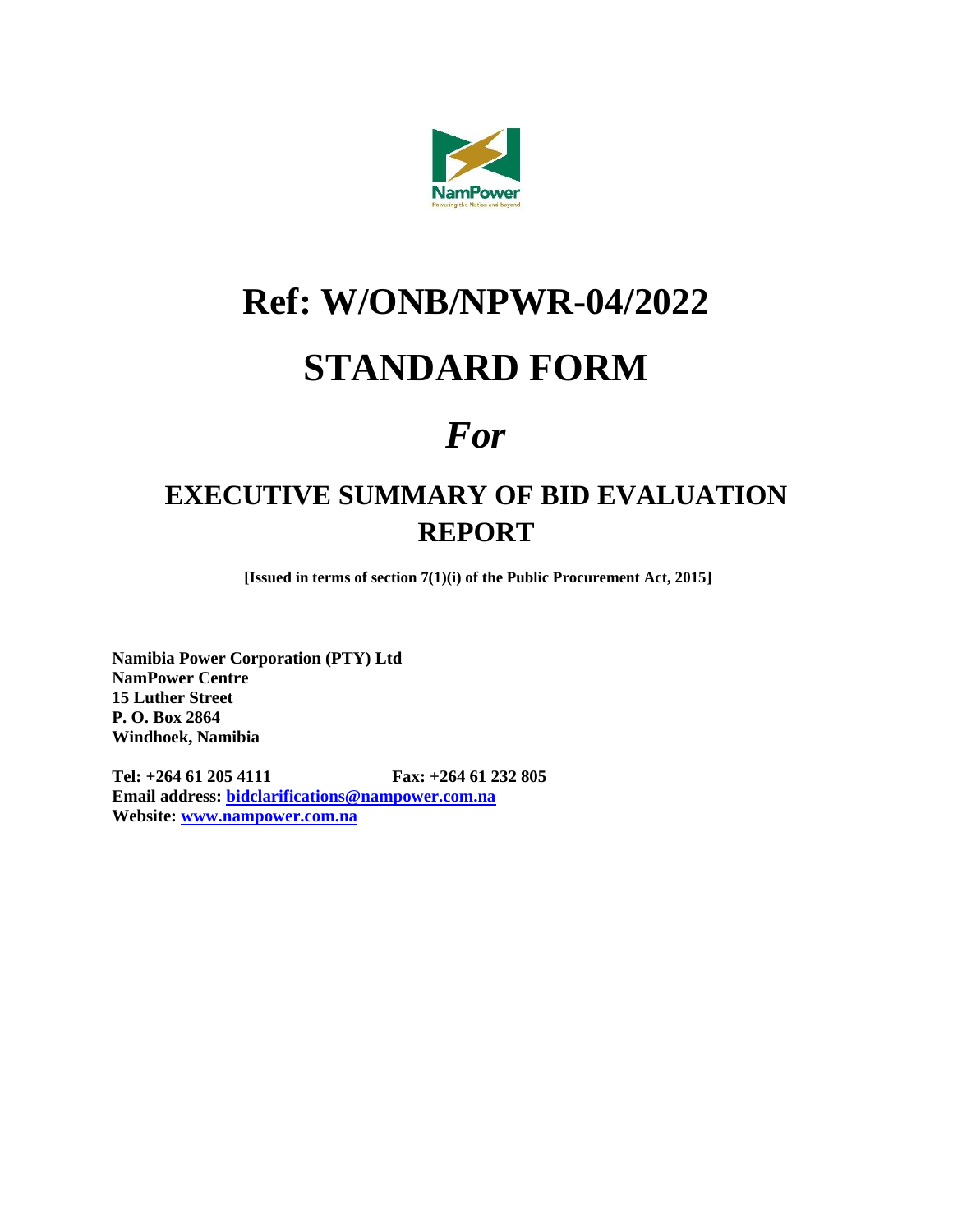#### **Executive Summary of Bid Evaluation Report**

#### **Project Title: W/ONB/NPWR-04/2022: Construction of the Medium Voltage (MV) and Low Voltage (LV) Networks in Oshikoto Region**

**Reference number of procurement: W/ONB/NPWR-04/2022**

#### **Scope of Contract**: **W/ONB/NPWR-04/2022: Construction of the Medium Voltage (MV) and Low Voltage (LV) Networks in Oshikoto Region**

**Procurement method used:** Open National Bidding (ONB)

- 1. **Date of Invitation of Bids:** 06 July 2021
- 2. **Closing date for submission of bids:** 13 August 2021
- 3. **Date and place of opening of bids:** 13 August 2021, NamPower Convention Centre
- 4. **Number of bids received by closing date:** Thirteen (13)
- **5. Responsiveness of bids:**

| <b>Bidder's Name</b>       | <b>Pricing at Bid</b> | <b>Responsive</b> | Reasons why bid is not responsive                                                                                                                                                                                                |  |  |
|----------------------------|-----------------------|-------------------|----------------------------------------------------------------------------------------------------------------------------------------------------------------------------------------------------------------------------------|--|--|
|                            | <b>Opening N\$</b>    | or not            |                                                                                                                                                                                                                                  |  |  |
|                            |                       | responsive        |                                                                                                                                                                                                                                  |  |  |
|                            |                       | (Yes/No)          |                                                                                                                                                                                                                                  |  |  |
| <b>BDI</b> Electric &      |                       | <b>Yes</b>        |                                                                                                                                                                                                                                  |  |  |
| <b>Construction Cc</b>     | 12,560,205.00         |                   |                                                                                                                                                                                                                                  |  |  |
| <b>Bulldog Trading Cc</b>  | 13,813,616.00         | No                | Did not provide proof of access<br>$\bullet$<br>to finance to an amount of<br>N\$1,500.000.00, alternatively<br>proof of credit facility<br>equivalent to that amount with<br>a local bank or any other<br>financial institution |  |  |
| <b>Power Electrical</b>    | 11,007,637.20         | Yes               |                                                                                                                                                                                                                                  |  |  |
| and Construction cc        |                       |                   |                                                                                                                                                                                                                                  |  |  |
| <b>Together Electrical</b> |                       | Yes               |                                                                                                                                                                                                                                  |  |  |
| Services JV Zone           | 12,664,358.00         |                   |                                                                                                                                                                                                                                  |  |  |
| <b>Four Investments</b>    |                       |                   |                                                                                                                                                                                                                                  |  |  |
| Maperes                    | 13,094,775.00         | No                | Did not attain the minimum of<br>$\bullet$                                                                                                                                                                                       |  |  |
| Investments cc             |                       |                   | 70% in the technical evaluation                                                                                                                                                                                                  |  |  |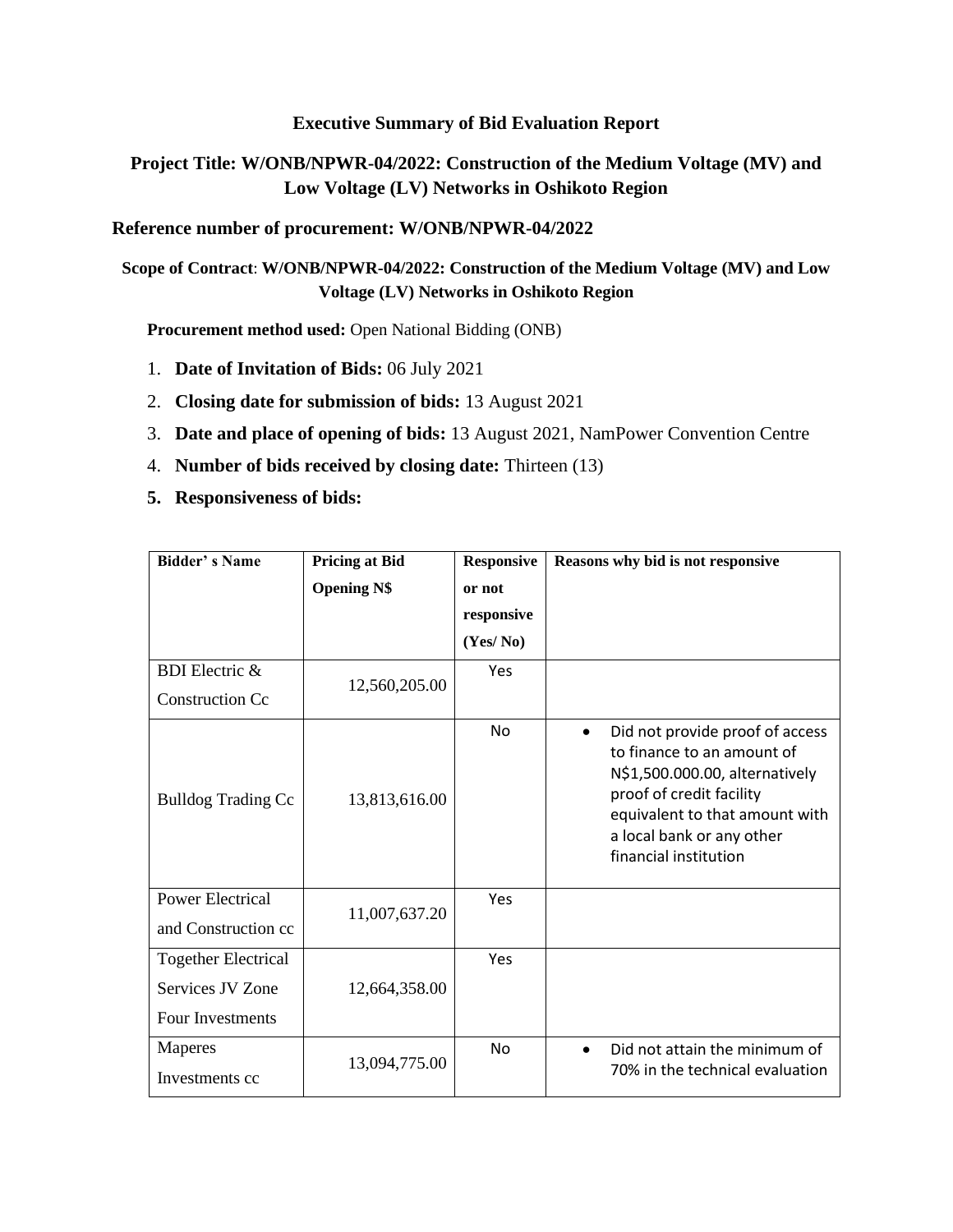| <b>Electro Hinsch</b>                       | 13,813,233.50 | Yes |                                                                                                                                                                                                                                                                                                                                                                                                                                                                                                                                                                 |
|---------------------------------------------|---------------|-----|-----------------------------------------------------------------------------------------------------------------------------------------------------------------------------------------------------------------------------------------------------------------------------------------------------------------------------------------------------------------------------------------------------------------------------------------------------------------------------------------------------------------------------------------------------------------|
| Multi Solutions cc                          | 11,575,757.57 | Yes |                                                                                                                                                                                                                                                                                                                                                                                                                                                                                                                                                                 |
| <b>Walters Electrical</b>                   | 13,483,485.00 | No  | Did not submit SHEW Plan                                                                                                                                                                                                                                                                                                                                                                                                                                                                                                                                        |
| Services cc                                 |               |     |                                                                                                                                                                                                                                                                                                                                                                                                                                                                                                                                                                 |
| Faradays Electrical                         |               | Yes |                                                                                                                                                                                                                                                                                                                                                                                                                                                                                                                                                                 |
| and Mechanical JV                           | 11,932,413.00 |     |                                                                                                                                                                                                                                                                                                                                                                                                                                                                                                                                                                 |
| MJ Engineeering                             |               |     |                                                                                                                                                                                                                                                                                                                                                                                                                                                                                                                                                                 |
| <b>NBT</b> Quality                          | 12,034,059.09 | Yes |                                                                                                                                                                                                                                                                                                                                                                                                                                                                                                                                                                 |
| Services                                    |               |     |                                                                                                                                                                                                                                                                                                                                                                                                                                                                                                                                                                 |
| <b>ETN</b> Technical                        | 12,984,360.00 | Yes |                                                                                                                                                                                                                                                                                                                                                                                                                                                                                                                                                                 |
| Services Cc                                 |               |     |                                                                                                                                                                                                                                                                                                                                                                                                                                                                                                                                                                 |
| Moupika<br>Investment cc                    | 11,183,643.00 | No  | Did not comply with the<br>$\bullet$<br>requirement of qualified<br>electrician with authorized<br>letter from distribution<br>authorities, submitted expired<br><b>NORED authorization letter</b><br>instead<br>Did not provide proof of access<br>$\bullet$<br>to finance to an amount of<br>N\$1,500.000.00, alternatively<br>proof of credit facility<br>equivalent to that amount with<br>a local bank or any other<br>financial institution<br>Proof of ownership of<br>minimum of 3 x Crane Trucks<br>not provided, only provided for<br>1 x Crane Truck |
| NAS Engineering &<br><b>Construction Cc</b> | 9,009,033.74  |     | Did not provide proof of access<br>$\bullet$<br>to finance to an amount of<br>N\$1,500.000.00, alternatively<br>proof of credit facility<br>equivalent to that amount with<br>a local bank or any other<br>financial institution<br>Did not submit SHEW Plan                                                                                                                                                                                                                                                                                                    |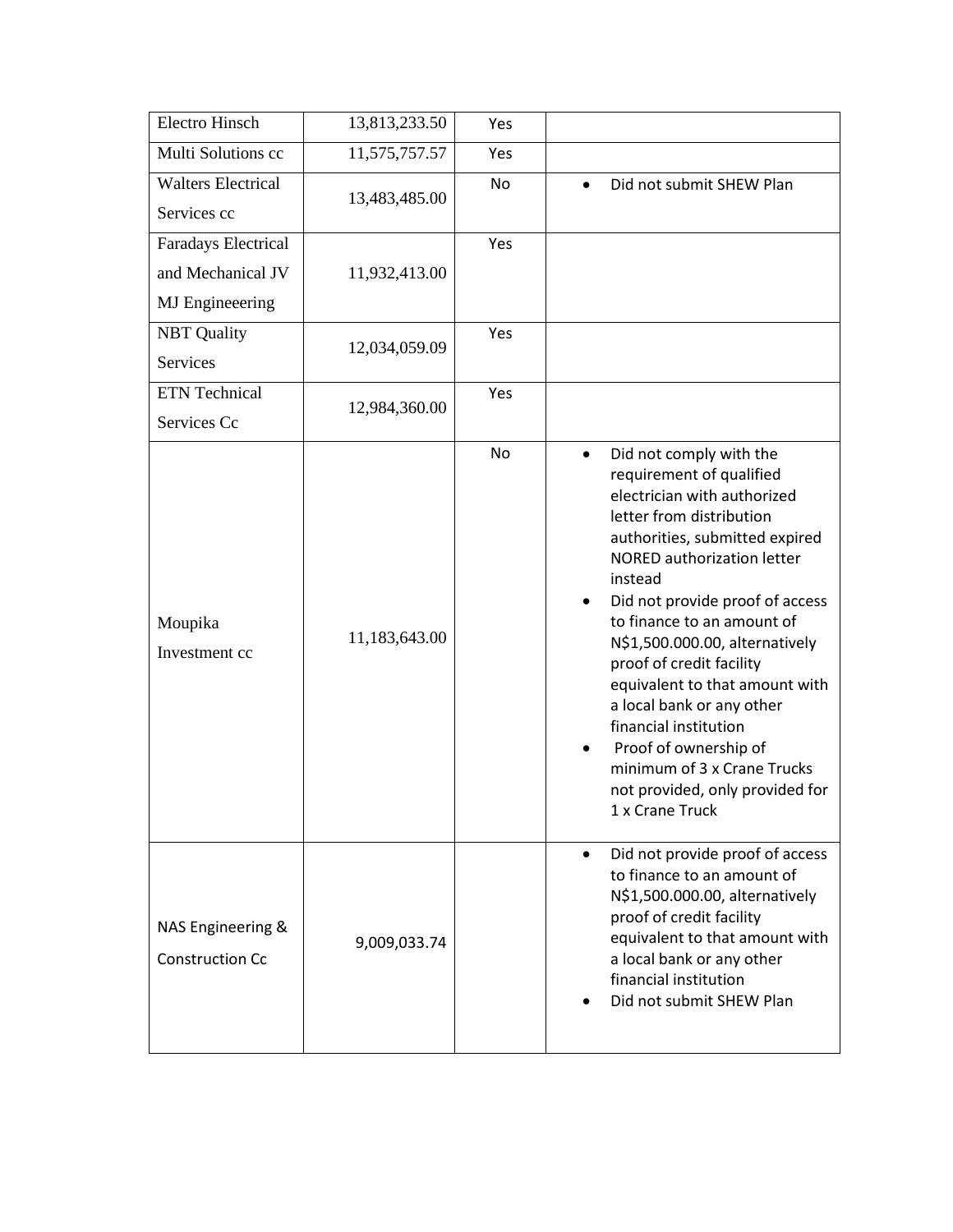| <b>Name</b>  | A. Price at Bid    | <b>B.</b> Bid Price after | C. price after         | D. Price after   | Rank           |
|--------------|--------------------|---------------------------|------------------------|------------------|----------------|
|              | <b>Opening N\$</b> | corrections               | <b>Adjustments N\$</b> | <b>Margin of</b> |                |
|              |                    |                           |                        | Preference [If   |                |
|              |                    |                           |                        | applicable]      |                |
| <b>BDI</b>   |                    |                           |                        |                  |                |
| Electric &   |                    |                           |                        |                  | 5              |
| Constructio  |                    |                           |                        |                  |                |
| n Cc         | 12,560,205.00      | 12,559,961.00             | 12,559,961.00          |                  |                |
| Power        |                    |                           |                        |                  |                |
| Electrical   |                    |                           |                        |                  |                |
| and          | 11,007,637.20      | 11,059,573.09             | 11,059,573.09          |                  |                |
| Constructio  |                    |                           |                        |                  | $\mathbf{1}$   |
| n cc         |                    |                           |                        |                  |                |
| Together     |                    |                           |                        |                  |                |
| Electrical   |                    |                           |                        |                  | 6              |
| Services JV  | 12,664,358.00      |                           |                        |                  |                |
| Zone Four    |                    |                           |                        |                  |                |
| Investments  |                    |                           |                        |                  |                |
| Electro      |                    |                           |                        |                  |                |
| Hinsch       | 13,813,233.50      | 13,804,673.50             | 13,804,673.50          |                  | 8              |
|              |                    |                           |                        |                  |                |
| Multi        |                    |                           |                        |                  |                |
| Solutions cc |                    |                           | 11,576,474.22          |                  | $\overline{2}$ |
| $***$        | 11,575,757.57      | 11,576,474.22             |                        |                  |                |
| Faradays     |                    |                           |                        |                  | 3              |
| Electrical   | 11,932,413.00      |                           |                        |                  |                |

### 6. **Price comparison for bids that are substantially responsive**: